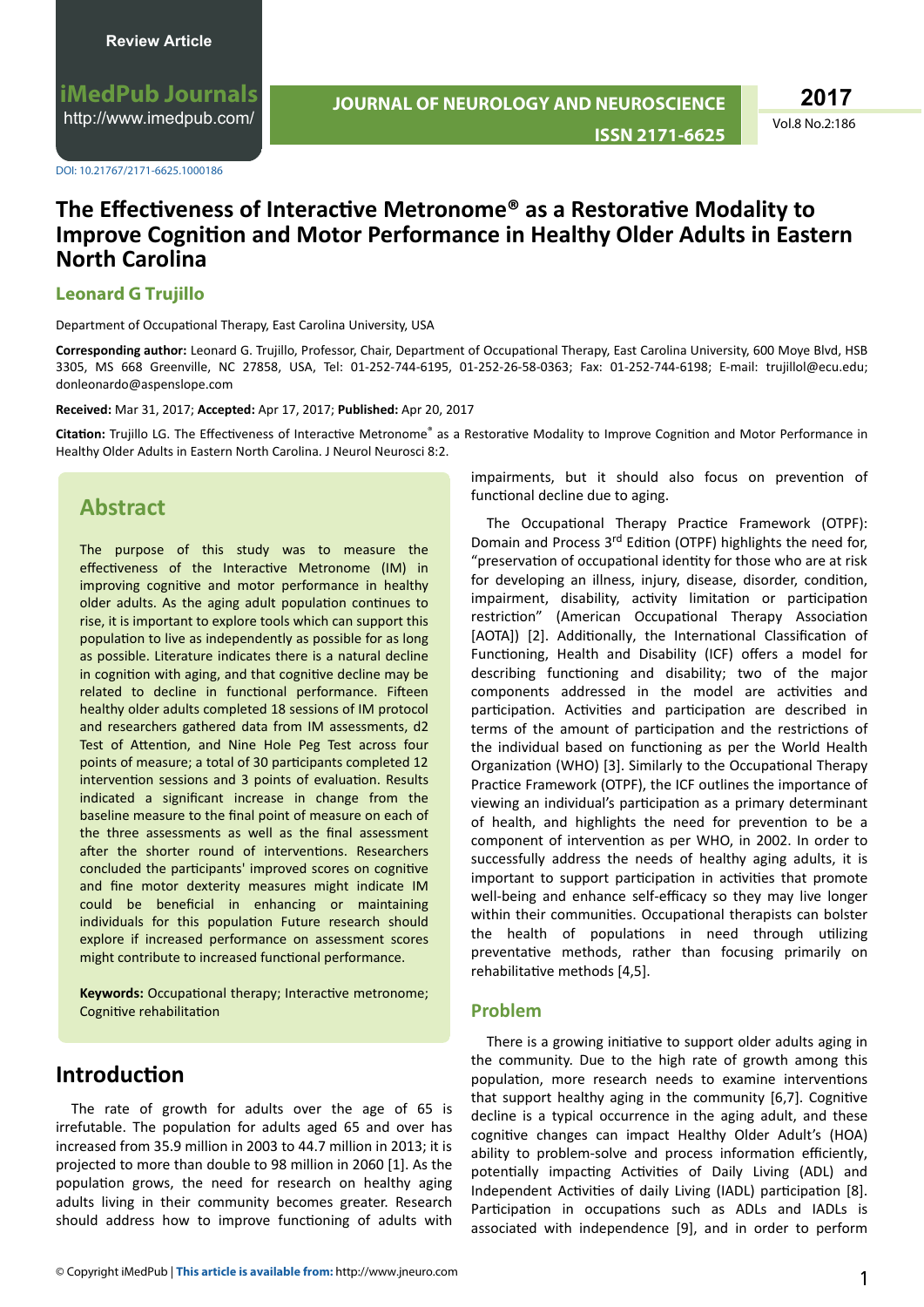ADLs and IADLs, individuals must employ the use of executive functions, attention, memory, fine and gross motor skills [10-12]. Mild cognitive impairments may disrupt many of these everyday tasks making it challenging for older adults to live independently [10,13]. Research is lacking in the area of intervention methods which can be utilized by therapists to support HOAs, prevent cognitive decline, and maintain functional performance in ADLs and IADLs [14.15].

#### **Purpose**

The purpose of this study was to examine the relationship between healthy older adults' participation in a restorative modality, Interactive Metronome® (IM) and participant scores on tests of cognition and motor abilities. Healthy normal aging adults were choses as this age group has been identified as seeking to make use and be as healthy as possible in their golden years of retirement. As the population grows, the need for research on healthy aging adults living in their community becomes greater. Research should address how to improve functioning of adults with impairments, but it should also focus on prevention of functional decline due to aging [1,16]. The IM was chosen as the training tool because it provides a standardized measurement that will be compared to the assessments included in the study. Fifteen healthy older adults completed 18 sessions of IM protocol and researchers gathered data from IM assessments, d2 Test of Attention, and Nine Hole Peg Test across four points of measure; a total of 30 participants completed 12 intervention sessions and 3 points of evaluation Schaffer et al. [17] explains IM is an evidencebased tool that improves timing, rhythm and synchronization in the brain which can support motor planning and sequencing. Koomar et al. [18] states because of the potential impact on synchronization, IM may be a beneficial tool to combine with other interventions to support skills such as motor planning and sequencing in various diagnoses. The IM was selected as a research tool for this study because research indicates a positive relationship between IM participation and scores on tests of motor abilities, attention, and other cognitive functions in various populations including attention deficit hyperactivity disorder, cerebral vascular accident, traumatic brain injury, and coordination disorders [17-21]. The IM is a brain-based assessment and treatment tool that focuses on improving motor planning and sequencing through the use of rhythm, timing, and synchronization of motor movements [22]. A typical IM session involves the client standing or sitting with headphones on, and a trigger attached to the hand glove. The individual be looking at a computer screen which provides visual feedback during the exercise [23]. Attention is identified as being one of the most basic functions of the human brain and some theories suggest it is the basis for many other cognitive functions [24], and motor abilities enable adults to maintain independence as they age [11]. Therefore, researchers hope to examine the use of IM in the HOA population to support prevention of cognitive and motor decline.

#### **Methodology**

A review of quasi experimental designs was undertaken and subsequently a repeated-treatment design was developed and employed for this study. Specifically the study introduces a treatment period, removes the treatment for a set period of time and reintroduces the treatment over time. Thus a  $01 \times 02$  $\times$  03  $\times$  04 nomenclature is used. William Shadish et al. [25] makes references to the use of this design in discusses the design's positive removal of threats to validity of outcomes. There was no control group; each participant established a baseline for their individual performance [26]. The IM served as an intervention tool and assessment tool. In addition to the Long Form Assessment (LFA); other assessments included in were measures of cognitive skills and fine and gross motor abilities. The d2 Test of Attention (d2) addressed the cognitive components; the Nine Hole Peg Test (NHPT) assessed fine motor changes.

Prior to data collection, IRB approval was granted. The PI recruited participants living in a local continual care retirement community in eastern, NC. Interested individuals were screened to determine if they met the inclusion and exclusion criteria. All selected participants received and signed the informed consent form.

IM developers and researchers suggested that in order for the treatment to be effective, the participant should receive treatment three times per week for a minimum of thirty minutes per session. However, researchers were interested in assessing if performance changes could occur with less duration and frequency so treatment sessions were modified from a previous research project to fit the needs of the healthy older adult population and included 9 tasks. These Tasks were submitted as part of the protocols reviewed in the IRB approval process. They involved Upper Body Movement patterns where they were hitting a trigger in conjunction with the IM as an example two handed clapping motion with a trigger switch in their dominant hand; single handed right/life clapping on the side of the body; alternating hands crossing one's midline in a diagonal movement with touch switches on each side, etc. In the current study participants completed only two sessions per week and the shortest session was 15 minutes; progressing to 35 minutes in length. Changes were made based on the individual's ability to respond and sense of endurance for the day.

# **Analysis and Results**

In addition to the Paired t-test analysis that was run, which had indicated a clear significance in change both in cognitive changes for attention and attention to detail as well as improved fine motor skills, a repeated measures analysis was run. This was possible due to the four different measurements acquired during the 3 Phases of the study. As anticipated from the results of the t-tests run the repeated measures analysis provided significance at the p=0.001 level at each of the outcomes measurement level with each of the 3 different measurements. The NHPT was lower in its output change, but as one was familiar with the raw measurements of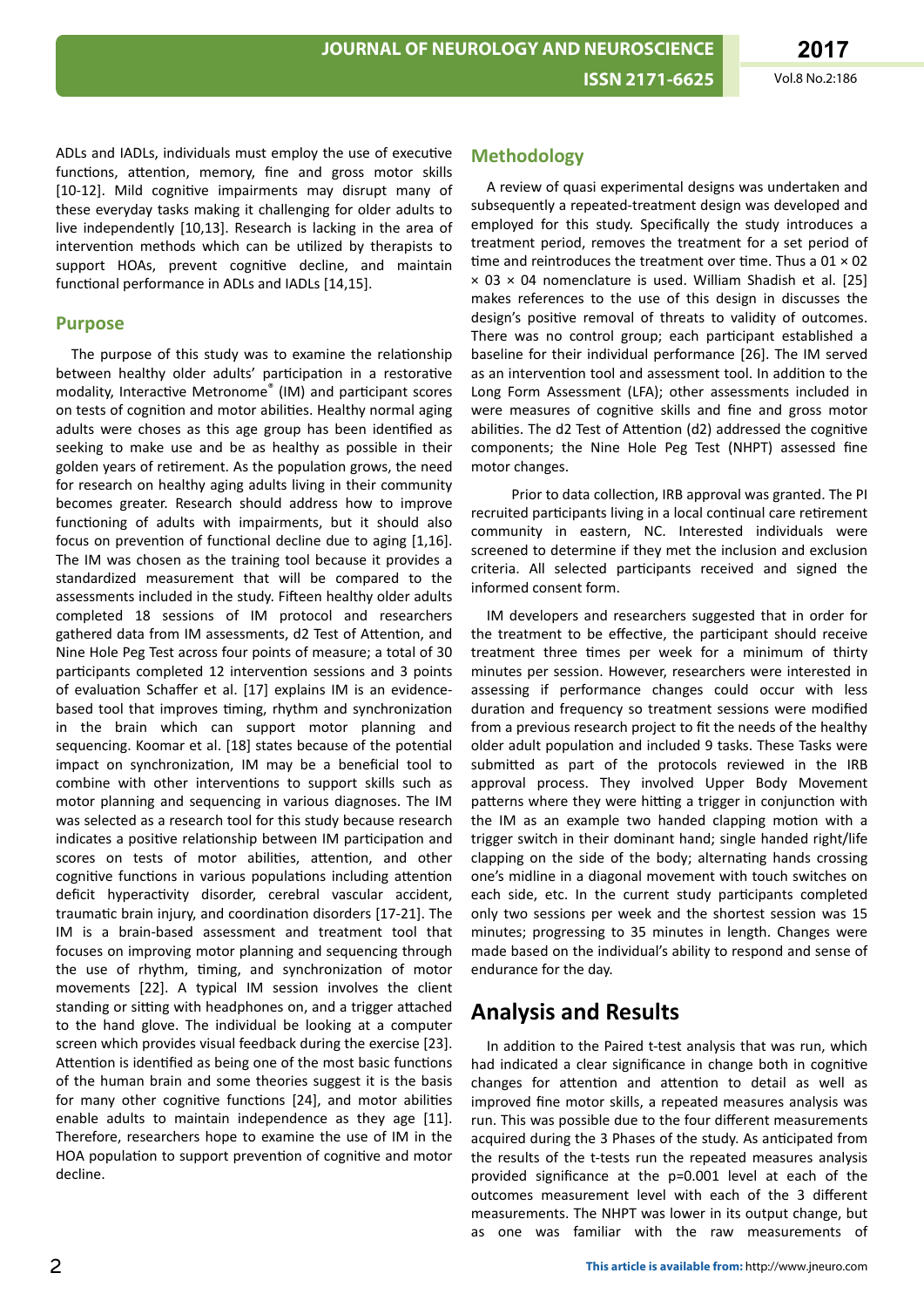performance on the NHPT it was typically less than 3 seconds of change that made a normative change for evaluation purposes.

A final comparison was run between the group that completed just the first session of training to the group that completed both the Phase I and Phase III treatment interventions. In the analysis, there was a much smaller indication in significance in change between final outcomes indicating that clients did make minor improvements  $p= 0.049$ as compared to the p=0.001 value change from Pre-test A => B or  $A =$  > D. The change from  $B =$  >D was much less substantial.

### **Discussion**

It is important to recall that the participants of this study self-identified themselves as living healthy normal status within their aging process. A number had pre-morbid

conditions that they were living with, as part of their normal life style. Yet, we see notable, significant change on both the IM Long Form Assessment and the standardized evaluation tools used in this study.

In **Figure 1** IM Long Form Assessment, one can see the progress of change in a downward movement on each client. These downward scores are positive improvements indicating improved skill levels. These are the raw scores obtained by the participants. The first 15 completed the all 3 Phases of the Study and the last 15 completed the initial intervention and post-test 6-8 weeks out from the treatment interventions. One can easily see the positive outcomes on the assessment scores. The same graphic view can be seen with the raw scores obtained on the Nine Hole Peg Test as illustrated in **Figure 2** NHPT A-B-C-D, where A-B-C-D represent the assessments taken.





The participants related anecdotally that the changes they experienced were subtle changes in their daily lives. Such things as "feeling more organized"; balancing their check book seemed easier; signing their name more legibly; enjoyed the water aerobics classes with more confidence. Indications are that participants reached a positive change in status and were able to maintain that level with little statistical change of a 6-8 weeks break, regained their original improves and made a

measureable change in their new level of performance, though not substantial in comparison.

# **Conclusion**

The use of the Interactive Metronome as an effective modality in maintaining, enhancing and improving basic daily life tasks appears to be plausible. While the study has a small